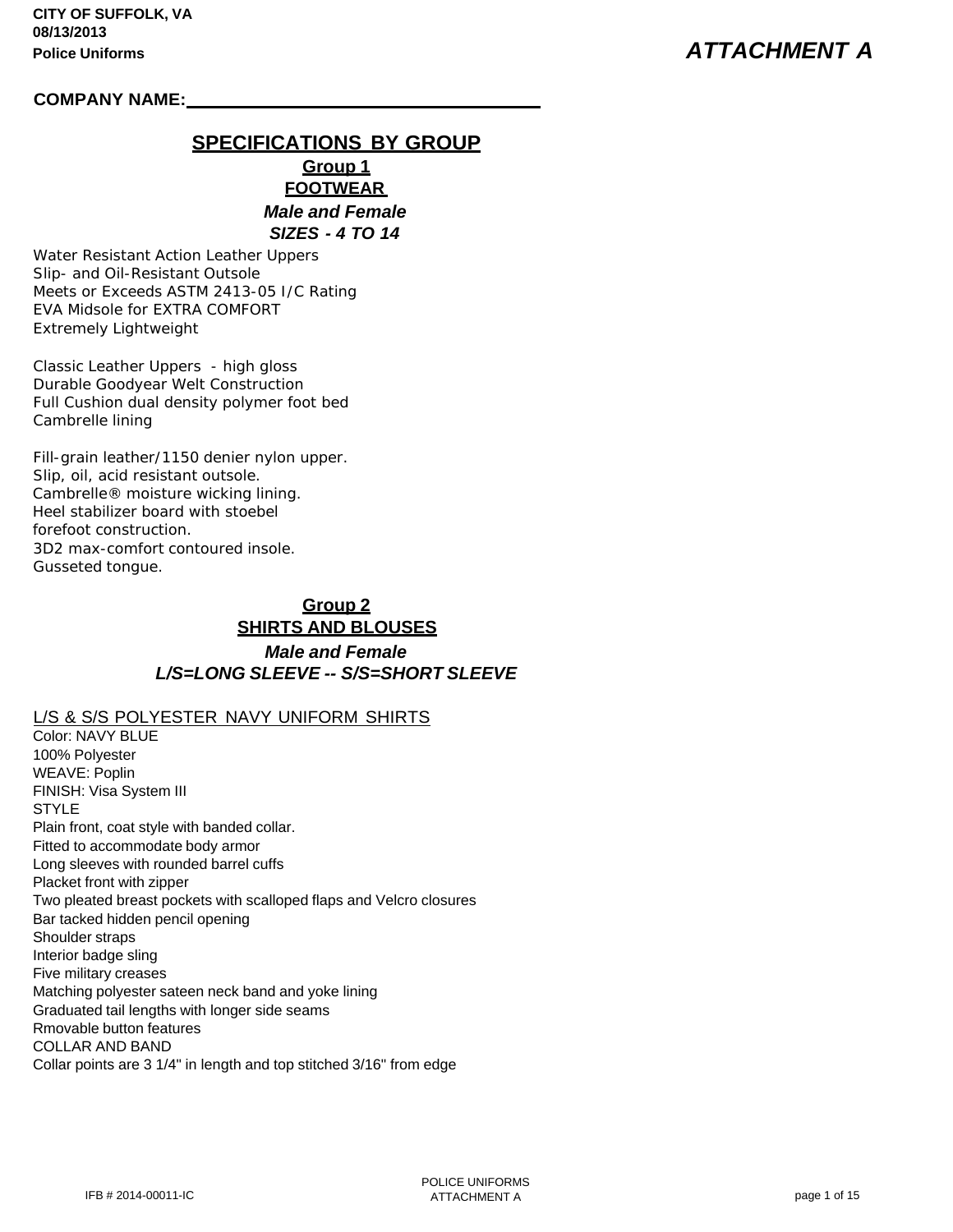## **COMPANY NAME:**

## **SPECIFICATIONS BY GROUP** interlined with 250 denier Dacron polyester

Band measures 1 3/8" at center back Fastens with one button and buttonhole FRONT Left(men) Right(women) front to have a self fabric center pleat 1 1/2" wide with 2 rows of stitching 1" apart and 6 vertical buttonholes Top buttonhole 2 3/4" below the neck band and 3 1/2" between buttonholes Top and bottom buttonholes are function able Button stand on the right side shall finish 1" wide and edge stitched Front closes with 14" nylon coil zipper Stitched military crease centered in each front SHOULDER STRAPS Shoulder strap is topstitched 1/16" from the edge and has buttonhole BADGE REINFORCEMENT 2-ply inside sling 1" wide extending from shoulder joining seam into pocket of left front Two small uncut horizontal buttonholes 1 1/2" above pocket flap, centered on sling POCKETS Two patch pockets with 1 1/2" stitched box pleats and mitered corners Pockets - 5 1/2" wide and 6" long Left pocket with sewn through pencil stall 1 1/2" widE POCKET FLAPS Velcro hook fasteners 3/4" wide and 3/4" long on flaps SLEEVES - long One piece with 2 wrist pleats and 4 1/2" vent opening 1" wide top and bottom plackets One centered buttonhole 1 1/2" long outline reinforcement stitch SLEEVES - short One piece with 1" hem Men's size 16 finishes 1" from shoulder seam Women's size 36 finishes 9 1/2" from shoulder seam CUFFS Rounded corners Interlined with 250 denier Dacron polyester 2 buttons and 2 buttonholes 3" wide - 3/16" topstitching BACK Two piece yoke lined with 100% polyester Yoke 3" at center of back, 3 1/2" at ends 1/16" topstitch Three stitched military creases in the back BUTTONS 20-ligne melamine button to match fabric **STITCHING** 100% polyester core/100% polyester wrap thread MILITARY CREASES Two stitched military creases in front and three in back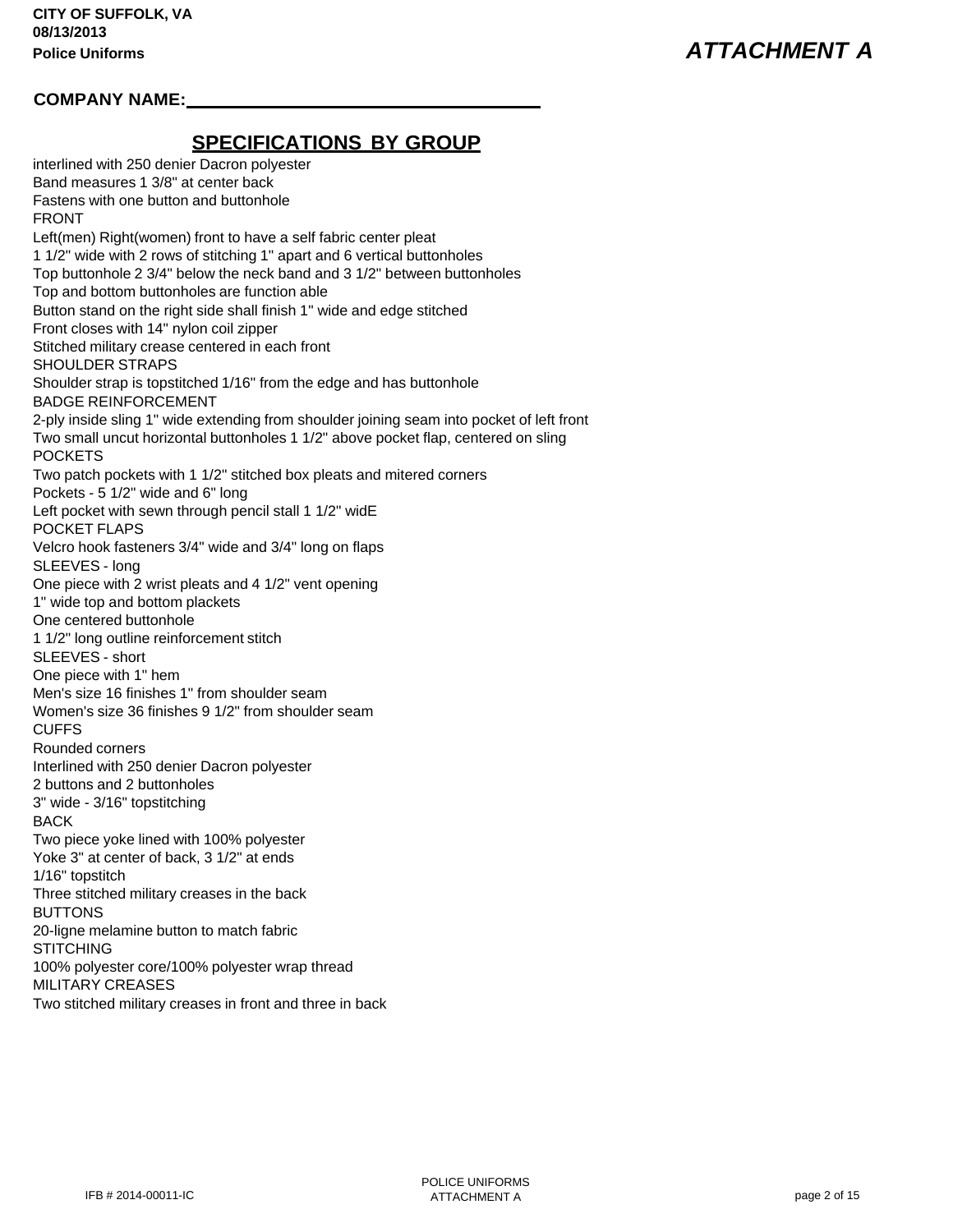## **COMPANY NAME:**

## **SPECIFICATIONS BY GROUP**

L/S & S/S POLYESTER WHITE UNIFORM SHIRTS

Color: WHITE 100% Polyester WEAVE: Poplin FINISH: Visa System III **STYLE** Plain front, coat style with banded collar. Fitted to accommodate body armor Long sleeves with rounded barrel cuffs Placket front with zipper Two pleated breast pockets with scalloped flaps and Velcro closures Bar tacked hidden pencil opening Shoulder straps Interior badge sling Five military creases Matching polyester sateen neck band and yoke lining Graduated tail lengths with longer side seams Removable button features COLLAR AND BAND Collar points are 3 1/4" in length and top stitched 3/16" from edge Interlined with 250 denier Dacron polyester Band measures 1 3/8" at center back Fastens with one button and buttonhole FRONT Left(men) Right(women) front to have a self fabric center pleat 1 1/2" wide with 2 rows of stitching 1" apart and 6 vertical buttonholes Top buttonhole 2 3/4" below the neck band and 3 1/2" between buttonholes Top and bottom buttonholes are function able Button stand on the right side shall finish 1" wide and edge stitched Front closes with 14" nylon coil zipper Stitched military crease centered in each front SHOULDER STRAPS Shoulder strap is topstitched 1/16" from the edge and has buttonhole BADGE REINFORCEMENT 2-ply inside sling 1" wide extending from shoulder joining seam into pocket of left front Two small uncut horizontal buttonholes 1 1/2" above pocket flap, centered on sling **POCKETS** Two patch pockets with 1 1/2" stitched box pleats and mitered corners Pockets - 5 1/2" wide and 6" long Left pocket with sewn through pencil stall 1 1/2" wide POCKET FLAPS Velcro hook fasteners 3/4" wide and 3/4" long on flaps SLEEVES - long One piece with 2 wrist pleats and 4 1/2" vent opening 1" wide top and bottom plackets One centered buttonhole 1 1/2" long outline reinforcement stitch SLEEVES - short One piece with 1" hem Men's size 16 finishes 1" from shoulder seam Women's size 36 finishes 9 1/2" from shoulder seam CUFFS Rounded corners Interlined with 250 denier Dacron polyester 2 buttons and 2 buttonholes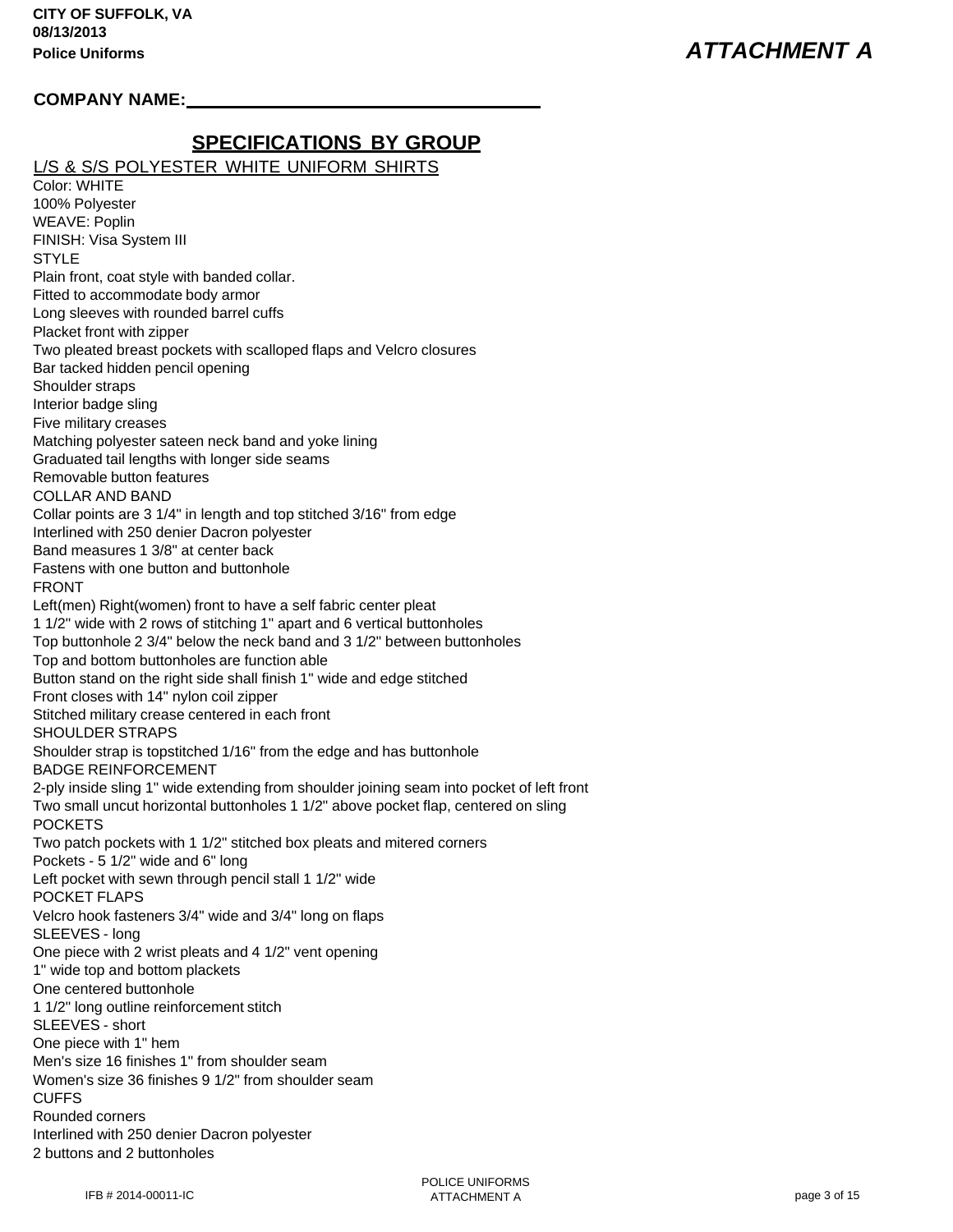## **COMPANY NAME:**

## **SPECIFICATIONS BY GROUP**

3" wide - 3/16" topstitching BACK Two piece yoke lined with 100% polyester Yoke 3" at center of back, 3 1/2" at ends 1/16" topstitch Three stitched military creases in the back BUTTONS 20-ligne melamine button to match fabric **STITCHING** 100% polyester core/100% polyester wrap thread MILITARY CREASES Two stitched military creases in front and three in back

## L/S & S/S NAVY UTILITY SHIRTS

Color: Dark Navy Blue 65% polyester/35% combed cotton 2 x 1 Twill with engineered stretch 86 warp x 52 filling Pre-cured, wrinkle resistant Gusseted fit, designed to accommodate body armor Convertible collar - 3 1/4" long at points, topstitched 3/16" from edge Left front (men) right front (women) self fabric center pleat 1 1/2" wide with 2 rows of stitching 1" apart and 7 buttonholes Interlined with 250 denier Dacron polyester Top buttonhole horizontal and 5/8" below the neck seam Other buttonholes vertical 2 1/2" between the first and second 3 1/2" spacing between remainder Melamine buttons (include a spare) are stitched to the front Front to have 3" turn back One military crease in each front goes through pocket and pocket flap Shoulder straps die cut and interlined with 250 denier Dacron polyester Topstitched 1/4" from edge and has buttonhole Sewn into sleeve head seam and 2 1/8" wide tapering to 1 5/8" at pointed end Set 1/2" from neck seam with lower edge 1/2" below shoulder joining seam X-stitched to shoulder, 2" from sleeve seam, fastens to shoulder with button 2-ply inside sling 1" wide, extending from shoulder joining seam into pocket of Left front, 2 small uncut horizontal buttonholes 1 1/2" above pocket flap Spaced 1 5/16" apart and centered **POCKETS** 2 patch pockets 1 3/8" stitched box pleats and mitered pockets Die cut and finish 5 1/2" wide and 6" long Left pocket sewn pencil stall 1 1/2" wide Velcro hook fasteners 3/4" wide and 3/4" long stitched on upper corners Secure Velcro loop fasteners on flaps Die cut flaps and scalloped 5 3/4" wide 2 1/2" long at center and 2 1/8" Each side; interlined with 250 Dacron polyester, topstitched 1/4" from edges One centered uncut buttonhole with button Flaps set with 1/2" space between pocket and flap Left flap to have hidden pencil opening 1 3/8" wide, bar tacked at each end Velcro loop fasteners 3/4" wide 3/4' long **SLEEVES** Short sleeve have 1" hems - men's size 16 finishes 10: from shoulder seam Long sleeves have 2 wrist pleats and 4 1/2" vent openings 1" wide top and bottom plackets One centered button and buttonhole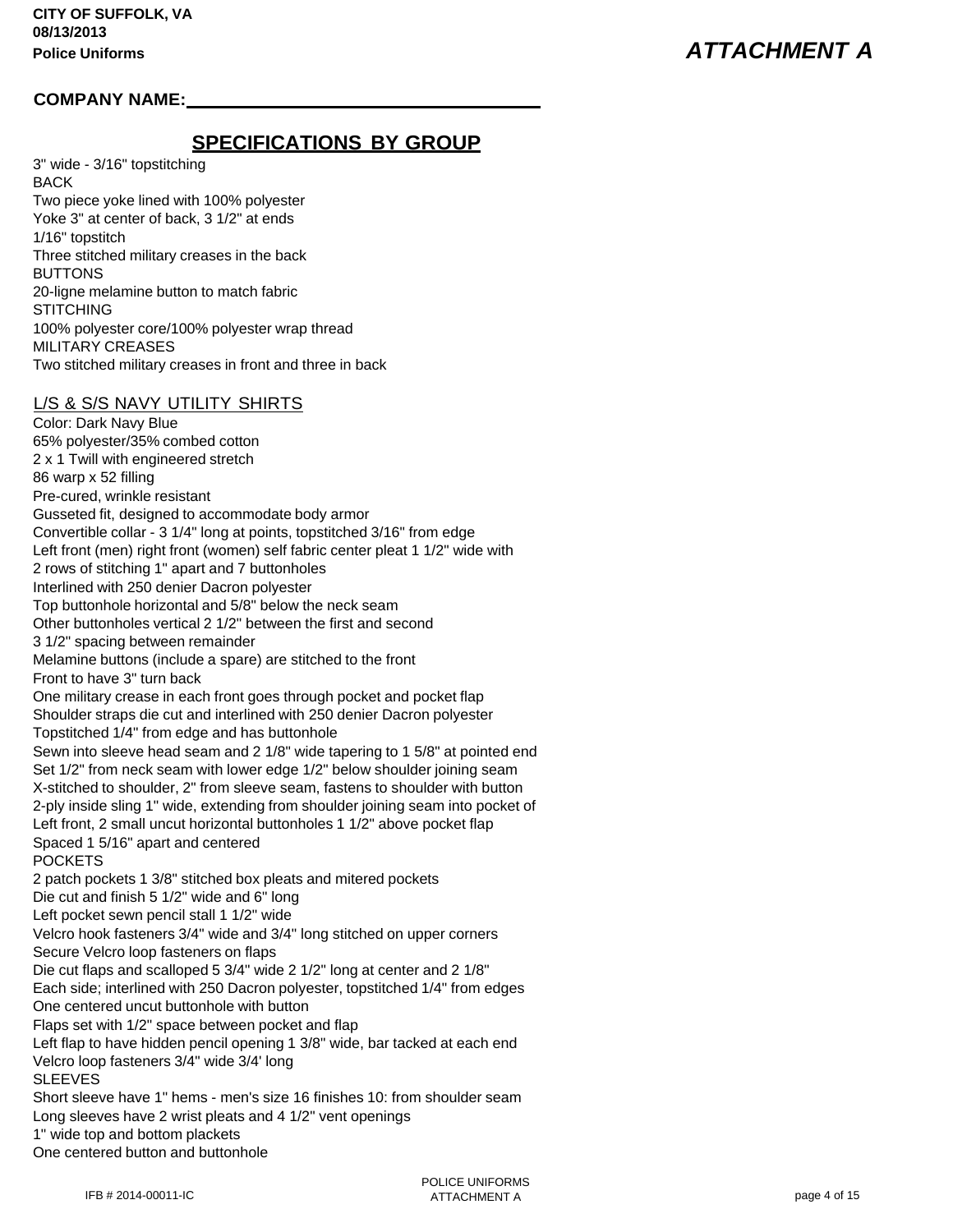## **COMPANY NAME:**

## **SPECIFICATIONS BY GROUP**

Top vent has 1 1/2" outline reinforcement stitch Cuffs have rounded corners, interlined with 250 denier Dacron polyester Cuffs close with 2 buttons and buttonholes 3" wide and have 3/16" topstitching on edges SIDE GUSSETS Extends from sleeve opening to shirt hem, measures 4" at each end and Widens in the armhole, set with double needle stitching BACK Two piece yoke, 3" at center and 3 1/4" at ends, 1/16" topstitch on lower edge, Three military creases in back of shirt BUTTONS 20-ligne melamine button to match fabric color **STITCHING** Stitched with 100% polyester core/100% polyester wrap thread, visible Stitching must be 10-12 stitches per inch.

## L/S & S/S POLYESTER LT GREEN UNIFORM SHIRTS

Color: GREEN EPAULETS: Spruce Green FABRIC 65% polyester / 35% cotton Preshrunk positive release finish FRONTS Left front - self fabric center pleat 1 1/2" wide from collar band to bottom of shirt, two rows of stitching, center pleat lined with 100% polyester Right front - 1" wide button stay from collar band to bottom of shirt buttons securely attached to button stay and correspond to buttonholes on center pleat 1 front and 3 back, sewn in military creases COLLAR Die cut, 1 1/2" back of stand, points wide spread, 3 1/4" length, Topstitched 1/4" from edge. Interlining 1005 polyester Permanent collar stays sewn inside collar, no stitches made thru bottom leaf YOKE Two piece 3 3/4" at bottom center of band SLEEVES - long Straight and whole, sleeve vent shall top facing 1 1/4" wide finished at top with neatly blocked point. Lower facing 1/2" width, sleeve placket - one button and buttonhole 2 1/2" above top of cuff Sleeves secured to body by with edge and safety stitch, same on side closing seam SLEEVES - short One piece, 1" hem, 9 1/2" to 9 3/4" long from shoulder seam

Setting and closing done with over edge and safety stitch Bar tacked at hem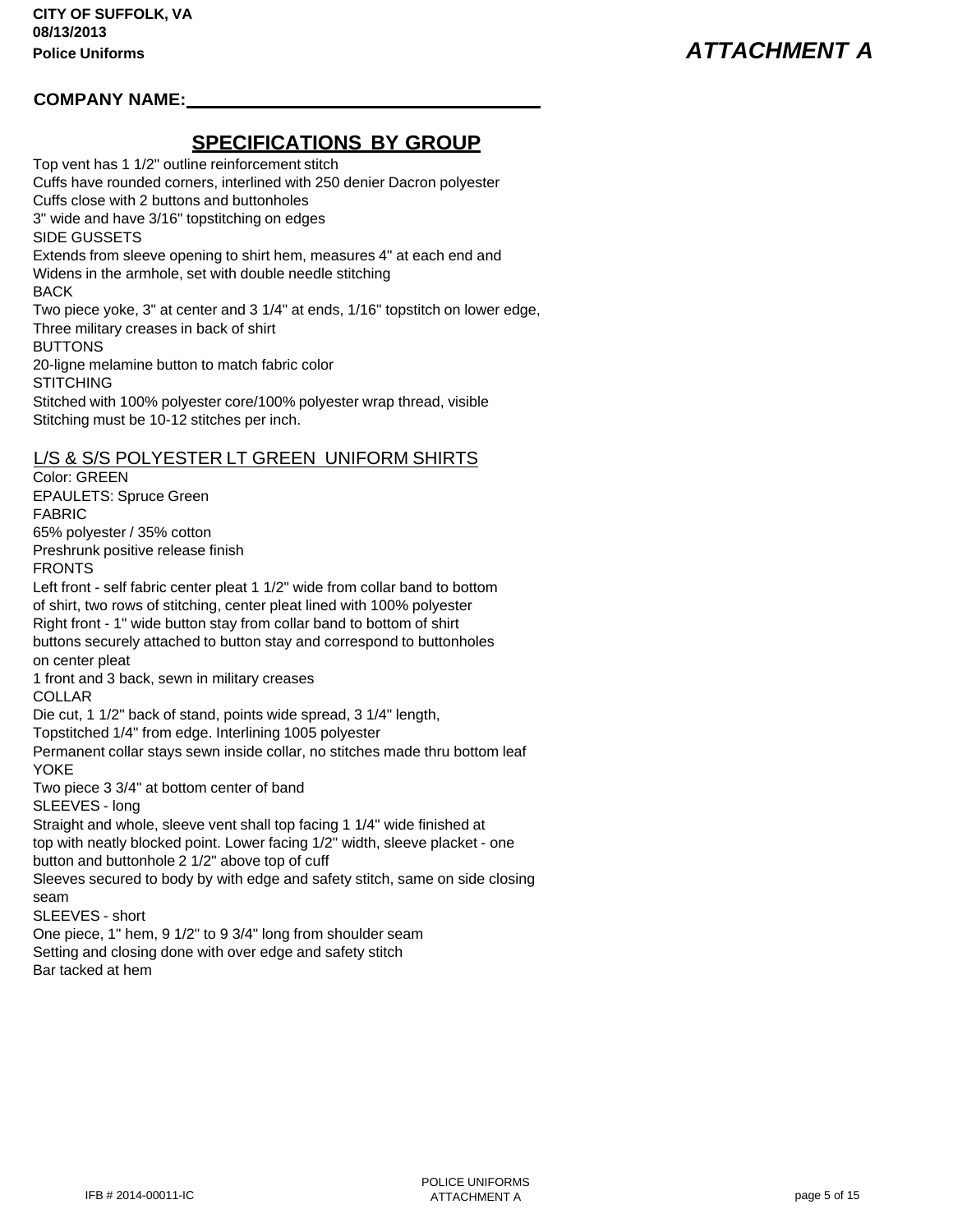## **COMPANY NAME:**

## **SPECIFICATIONS BY GROUP**

CUFFS Barrel type 3" wide with rounded corners, topstitched 1/4" around edge Button on cuff evenly spaced, die cut, attached by double stitching 1/4" apart visible on outside of cuff POCKETS Two breast pockets with mitered corners, 5 1/2" wide, 5 3/4" long. Left pocket to have pencil opening 1 3/8", pockets 1 1/2" box pleat Stitched top and bottom, Velcro edges FLAPS Die creased, scalloped to finish 5 3/4" width, 2 1/2" length at the sides 2 3/4" at center, flaps secured to front of shirt 1/2" above top of pocket Left flap to have pencil opening 1 3/8" width, Velcro on corners to correspond with Velcro on pockets, flap lined with good grade and quality interlining BADGE TABS Sling type of self goods 1 1/2" wide to extend from joining seam to pocket of left front, two small uncut buttonholes 1 1/4" apart with lower buttonhole 1 1/4" above flap SHOULDER STRAPS Sewn into sleeve head seam, 2" tapering to 1 1/2" with end pointed Straps set 1" from collar seam, box stitched to shoulders with a row of cross stitching 2" from sleeve head and diagonally sewn from each end of seam to sleeve. 100% polyester interlining COLLAR STAYS Good quality staler vinyl of proper length INTERLININGS Collar, center facing, flaps, straps - 100% polyester SIZE MARKING Size tab sewn in neck label to inside yoke **BUTTONS** Thermosetting polyester material - matches fabric PRESSING AND PACKING Carefully pressed by hand in first class manner, shipped in strong boxes Packed each in polyethylene bags

### L/S & S/S POLYESTER LT BLUE UNIFORM SHIRTS

Color: Light Blue EPAULETS: Navy Blue FABRIC 65% polyester / 35% cotton Preshrunk positive release finish FRONTS Left front - self fabric center pleat 1 1/2" wide from collar band to bottom of shirt, two rows of stitching, center pleat lined with 100% polyester Right front - 1" wide button stay from collar band to bottom of shirt buttons securely attached to button stay and correspond to buttonholes on center pleat 1 front and 3 back, sewn in military creases COLLAR Die cut, 1 1/2" back of stand, points wide spread, 3 1/4" length,

Topstitched 1/4" from edge. Interlining 1005 polyester Permanent collar stays sewn inside collar, no stitches made thru bottom leaf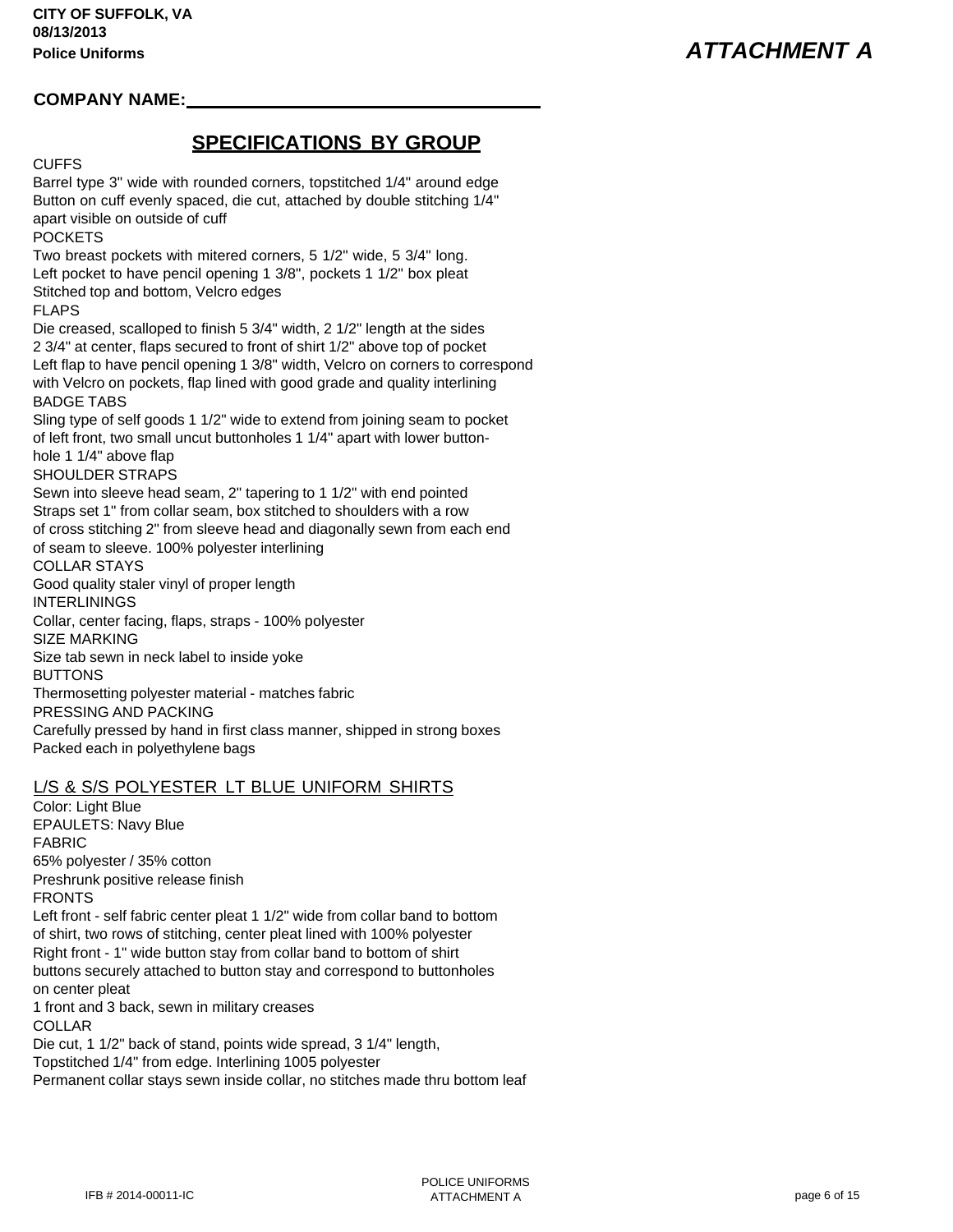## **COMPANY NAME:**

## **SPECIFICATIONS BY GROUP**

YOKE Two piece 3 3/4" at bottom center of band SLEEVES - long Straight and whole, sleeve vent shall top facing 1 1/4" wide finished at top with neatly blocked point. Lower facing 1/2" width, sleeve placket - one button and buttonhole 2 1/2" above top of cuff Sleeves secured to body by with edge and safety stitch, same on side closing seam SLEEVES - short One piece, 1" hem, 9 1/2" to 9 3/4" long from shoulder seam Setting and closing done with over edge and safety stitch Bar tacked at hem CUFFS Barrel type 3" wide with rounded corners, topstitched 1/4" around edge Button on cuff evenly spaced, die cut, attached by double stitching 1/4" apart visible on outside of cuff POCKETS Two breast pockets with mitered corners, 5 1/2" wide, 5 3/4" long. Left pocket to have pencil opening 1 3/8", pockets 1 1/2" box pleat Stitched top and bottom, Velcro edges FLAPS Die creased, scalloped to finish 5 3/4" width, 2 1/2" length at the sides 2 3/4" at center, flaps secured to front of shirt 1/2" above top of pocket Left flap to have pencil opening 1 3/8" width, Velcro on corners to correspond with Velcro on pockets, flap lined with good grade and quality interlining BADGE TABS Sling type of self goods 1 1/2" wide to extend from joining seam to pocket of left front, two small uncut buttonholes 1 1/4" apart with lower buttonhole 1 1/4" above flap SHOULDER STRAPS Sewn into sleeve head seam, 2" tapering to 1 1/2" with end pointed Straps set 1" from collar seam, box stitched to shoulders with a row of cross stitching 2" from sleeve head and diagonally sewn from each end of seam to sleeve. 100% polyester interlining COLLAR STAYS Good quality staler vinyl of proper length INTERLININGS Collar, center facing, flaps, straps - 100% polyester SIZE MARKING Size tab sewn in neck label to inside yoke BUTTONS Thermosetting polyester material - matches fabric PRESSING AND PACKING Carefully pressed by hand in first class manner, shipped in strong boxes Packed each in polyethylene bags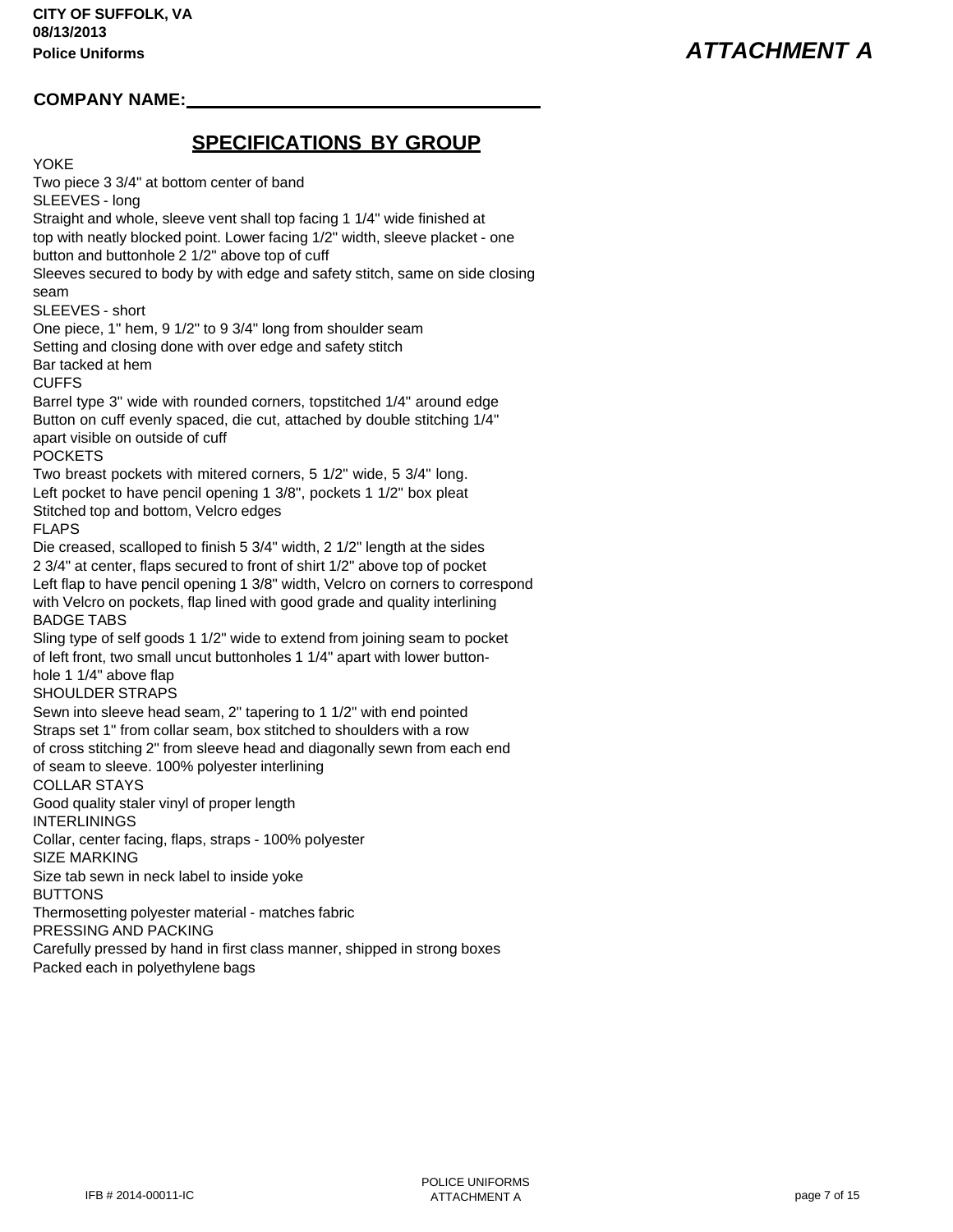## **COMPANY NAME:**

# **SPECIFICATIONS BY GROUP**

## L/S & S/S KHAKI COTTON SHIRTS

Color: Khaki Two button-down flap front pockets Shoulder epaulets Stain release finish Finish moves moisture away from body Extra long tails Full cut 65 % Polyester/35% Cotton

## L/S & S/S OXFORD SHIRTS - LT BLUE

60% cotton/40% polyester Color: Light Blue Button down collar shirt Short sleeve, one pocket Long sleeve, two pockets Monogram left chest Supervisors - monogram right and left chest

## L/S - S/S TRU SPEC OD GREEN SHIRTS

65% polyester/35% combed cotton Color: OD Green Mandarin collar Zippered front closure Elbow pouch for padded inserts Tilted chest pockets Pen pocket on sleeve Shoulder pockets Includes 3 pieces of hook and loop that can be sewn on if needed for nametapes

## L/S & S/S NAVY POLO SHIRTS

Color: Navy Blue 100% cotton Pique Knit Hidden Pencil Pockets No Roll Collar Permanent color stay

## L/S & S/S RED 5.11 POLO W/EMBROIDERED EMBLEM SHIRTS

Color: Red 100% cotton Pique Knit Hidden Pencil Pockets No Roll Collar Permanent color stay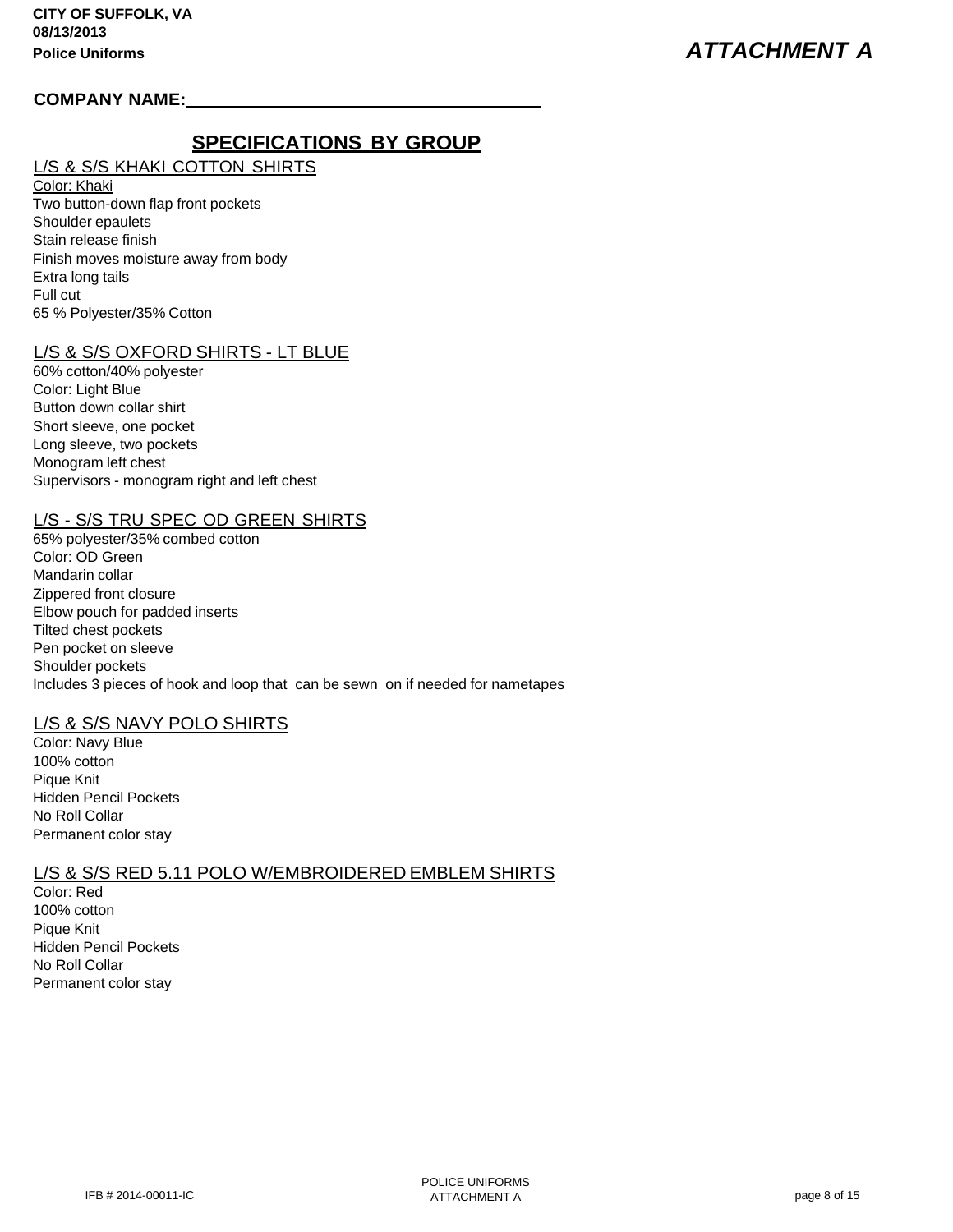## **COMPANY NAME:**

# **SPECIFICATIONS BY GROUP**

## S/S POLO SHIRTS - WHITE

Color: White 100% cotton Pique Knit Hidden Pencil Pockets No Roll Collar Permanent color stay

**All uniform Utilities will have - add cloth name strip, emblems sewn on chest and department patches on both sleeves**

**All Polyester Uniforms will have emblems sewn on and department patches on both sleeves**

#### **Group 3 SWEATERS**

*Male and Female L/S=LONG SLEEVE*

#### SWEATER

Color: NAVY BLUE V-neck cardigan, hemmed bottom 2 pockets Design: Button front 100% acrylic

## **Group 4 TROUSERS AND PANTS**  *Male and Female*

### POLYESTER CUSTOM SPD STRIPED TROUSERS - NAVY

Color: NAVY BLUE 100 % Polyester Fabric: Milliken, Style 7056 Uniform Pattern - plain front with straight side pocket Side pocket - min. 6" opening - 6" deep from the bottom of opening Two back pockets - min. 5 1/4" opening - 6" deep Pockets finished on outside with an exposed top and bottom cord topstitched Left back pocket shall have a tab to button, bar tacked Pocketing shall be black, 75% poly/25% cotton with a min. thread count of 86x56. Pocketing shall harmonize with outer fabric 2" wide waistband to be constructed using "closed method", closure to be crush proof hook and eye which shall be reinforced with stays. Waistband topstitched 1/16" below seam Upper waistband curtain to be inter-lined with stretch ban-rol canvas. Cut 1 1/2" wide and have a 10% stretch Bottom waistband a blend 32% nylon, 38% poly, 18% rubber, 11% lycra and 1% acrylic min. 40% stretch Right fly and crotch linings shall be same fabric and color as waistband curtain, right fly shall be sewn to the left fly below the zipper Separate french fly made of the outer fabric shall be sewn to inside right fly Min. 5 belt loops under size 30, min. 7 belt loops over size 30 Belt loops shall be 3/4" wide to accommodate a 2" belt YKK #45 brass zipper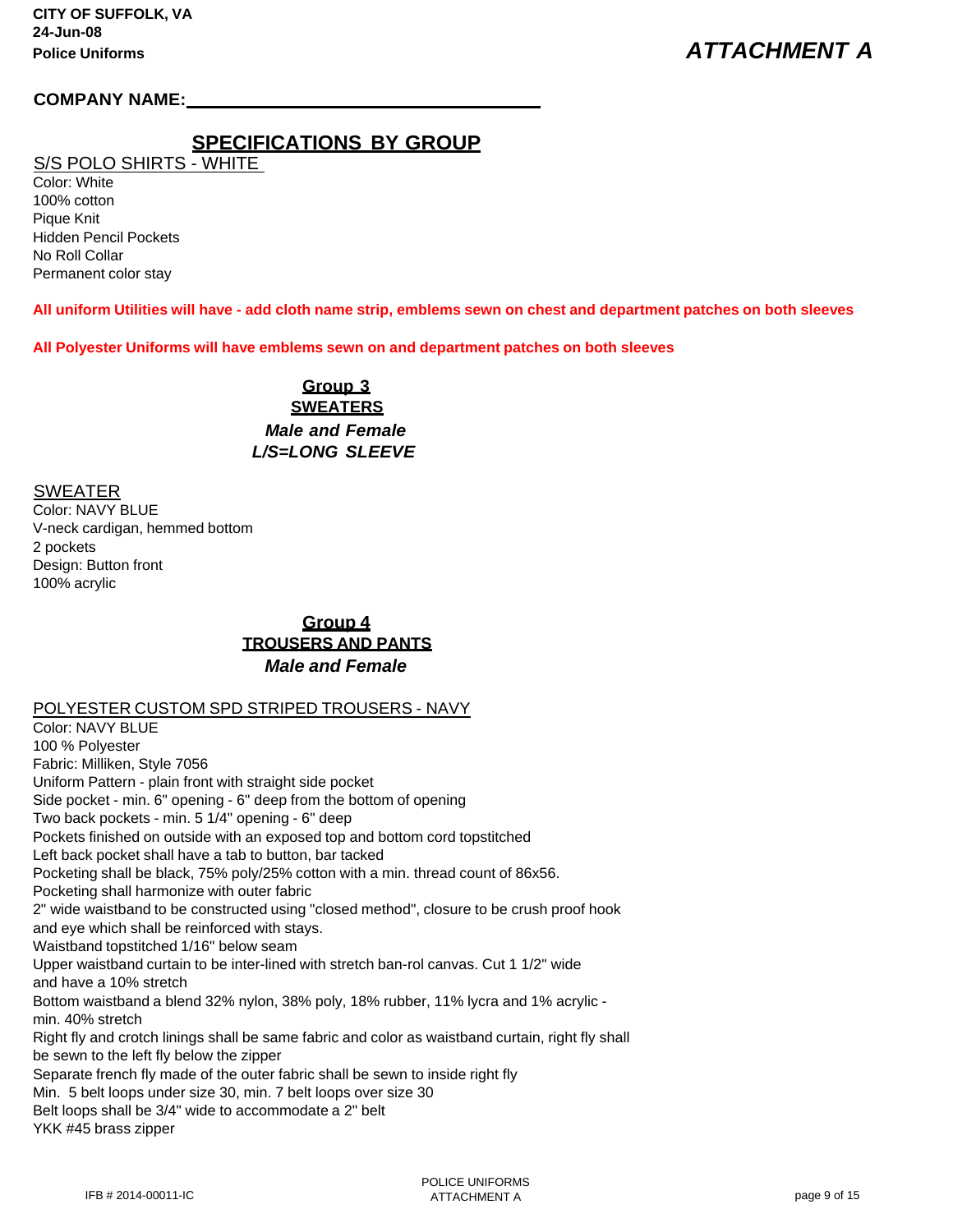## **COMPANY NAME:**

## **SPECIFICATIONS BY GROUP**

STRIPE: 1 1/2" cadet grey stripe sewn into each side seam of the trouser from the bottom of the waistband to the unfinished bottom of the trouser leg with no exposed stitching Trouser seamed with polyester core thread - all exposed seams to be serge Trousers pressed completely and properly with the side seam, inseam and seat seam pressed open.

POLYESTER MENS CUSTOM SPD STRIPED TROUSERS - NAVY

- TAYLORED - MOTORCYCLE Color: NAVY BLUE 100 % Polyester Fabric: Milliken, Style 7056 Uniform Pattern - plain front with straight side pocket Side pocket - min. 6" opening - 6" deep from the bottom of opening Two back pockets - min. 5 1/4" opening - 6" deep Pockets finished on outside with an exposed top and bottom cord topstitched Left back pocket shall have a tab to button, bar tacked Pocketing shall be black, 75% poly/25% cotton with a min. thread count of 86x56. Pocketing shall harmonize with outer fabric 2" wide waistband to be constructed using "closed method", closure to be crush proof hook and eye which shall be reinforced with stays. Waistband topstitched 1/16" below seam Upper waistband curtain to be inter-lined with stretch ban-rol canvas. Cut 1 1/2" wide and have a 10% stretch Bottom waistband a blend 32% nylon, 38% poly, 18% rubber, 11% lycra and 1% acrylic min. 40% stretch Right fly and crotch linings shall be same fabric and color as waistband curtain, right fly shall be sewn to the left fly below the zipper Separate french fly made of the outer fabric shall be sewn to inside right fly Min. 5 belt loops under size 30, min. 7 belt loops over size 30 Belt loops shall be 3/4" wide to accommodate a 2" belt YKK #45 brass zipper

STRIPE: 1 1/2" cadet grey stripe sewn into each side seam of the trouser from the bottom of the waistband to the unfinished bottom of the trouser leg with no exposed stitching Trouser seamed with polyester core thread - all exposed seams to be serge Trousers pressed completely and properly with the side seam, inseam and seat seam pressed open. Custom Fitted and tapered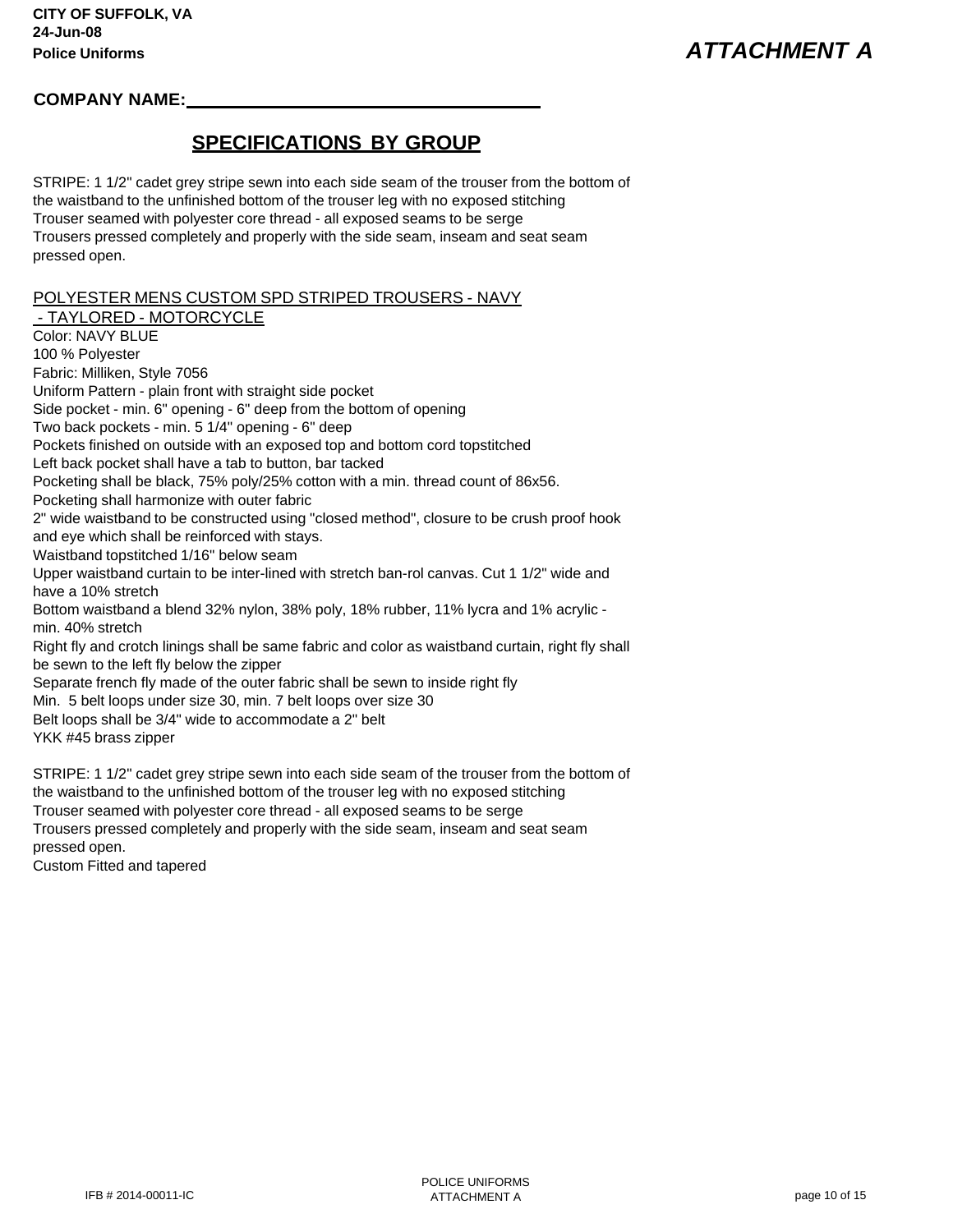## **COMPANY NAME:**

# **SPECIFICATIONS BY GROUP**

|  |  |  |  |  |  |  |  |  | <b>NAVY UTILITY TROUSERS</b> |  |  |  |
|--|--|--|--|--|--|--|--|--|------------------------------|--|--|--|
|  |  |  |  |  |  |  |  |  |                              |  |  |  |

| <u>INAVI UTILITTI INVUJENJ</u>                                                                                                                                                |
|-------------------------------------------------------------------------------------------------------------------------------------------------------------------------------|
| Color: NAVY BLUE                                                                                                                                                              |
| 65% polyester/35% combed cotton                                                                                                                                               |
| 2 x 1 Twill with engineered stretch                                                                                                                                           |
| Pre-cured, wrinkle resistant, external hydrophobic resistance to water based liquids                                                                                          |
| UPF 40+ rating                                                                                                                                                                |
| POCKETING & LINING                                                                                                                                                            |
| 70% polyester/30% cotton                                                                                                                                                      |
| Plain weave                                                                                                                                                                   |
| Color: BLACK                                                                                                                                                                  |
| <b>DESIGN</b>                                                                                                                                                                 |
| Uniform trouser with a plain front and two quarter top pockets                                                                                                                |
| Cell phone pocket                                                                                                                                                             |
| Two side cargo pockets                                                                                                                                                        |
| Topstitched back pockets with triangle bar tacks, left pocket - tab to button                                                                                                 |
| Zipper fly front with french fly                                                                                                                                              |
| Two inch expandable waistband with dropped belt loops                                                                                                                         |
| Straight leg bottoms                                                                                                                                                          |
| <b>Creaset Super Silicone creases</b>                                                                                                                                         |
| Trousers shall be made from a men's relaxed fit uniform trouser pattern<br><b>POCKETS</b>                                                                                     |
| Quarter top style, min. 6 1/2" opening and 6" depth                                                                                                                           |
| Measured from bottom of opening                                                                                                                                               |
| Front pocket bags are double tipped and shall be stitched, turned and re-stitched                                                                                             |
| Inside front pocket facing shall be separate piece of self material finishing 1 1/4" wide                                                                                     |
| Cell phone pocket inside the left front pocket shall have 7" invisible zipper                                                                                                 |
| Front pocket shall have straight bar tack top and triangle bar tack bottom of opening                                                                                         |
| Double-compartment cargo pocket with flap centered on out seam, 9 1/2" below waist                                                                                            |
| Seam, each cargo pocket measures 7" wide x 7 3/4" long and mitered corners                                                                                                    |
| Front compartment has 1 1/2" stitched box pleat                                                                                                                               |
| Top of flap stitched to pocket has horizontal bar tacks in upper corners                                                                                                      |
| Flap closes with three pieces of Velcro loop: 1" x 1" in each lower corner and 1 x 1 1/2"                                                                                     |
| at point to match Velcro hook placement on pockets                                                                                                                            |
| Back compartment is accessed by hidden 6" nylon zipper 1 1/8" behind and below                                                                                                |
| Upper edge of flap                                                                                                                                                            |
| Both zippers open in front-toward-back direction                                                                                                                              |
| Back pockets have 5 1/2" opening, 6" deep. Topstitched on outside with exposed top                                                                                            |
| and bottom welt inside facing                                                                                                                                                 |
| Left pocket shall have a tab to button                                                                                                                                        |
| Back pockets shall have triangle bar tacks on end of openings                                                                                                                 |
| <b>WAISTBAND</b>                                                                                                                                                              |
| 2" wide expandable waistband, on front panel has an extension that joins to the inside                                                                                        |
| of the back waistband with heavy-duty hidden elastic                                                                                                                          |
| Should expand and contract 2 to 4 inches as necessary                                                                                                                         |
| Waistband is stabilized with fusible nonwoven interlining, shall have two crushproof                                                                                          |
| Hooks and eyes reinforced with canvas stays, bar tack behind each eye                                                                                                         |
| Waistband curtain finishes 2 5/8" wide, upper 1 1/8" wide bias cut pocketing fabric with                                                                                      |
| 1/16" topstitching and 3/4" wide stretch canvas, lower portion 1 1/2" wide woven                                                                                              |
| Elastic to insure shirt tail "tuck", waistband curtain closed by stitching below the                                                                                          |
| Waistband through the outer fabric and curtain                                                                                                                                |
| <b>BELT LOOPS</b>                                                                                                                                                             |
| Seven 1" wide belt loops, double thickness, canvas interlining, stitched 1/4" gauge<br>Twin needle, except for center back loop, all stitched into the waistband curtain seam |

Tacked 1/4" below the waistband. Center back loop tacked to outside of waistband, Folded over the tacking with bottom tacked 1/4" below waistband, shall accommodate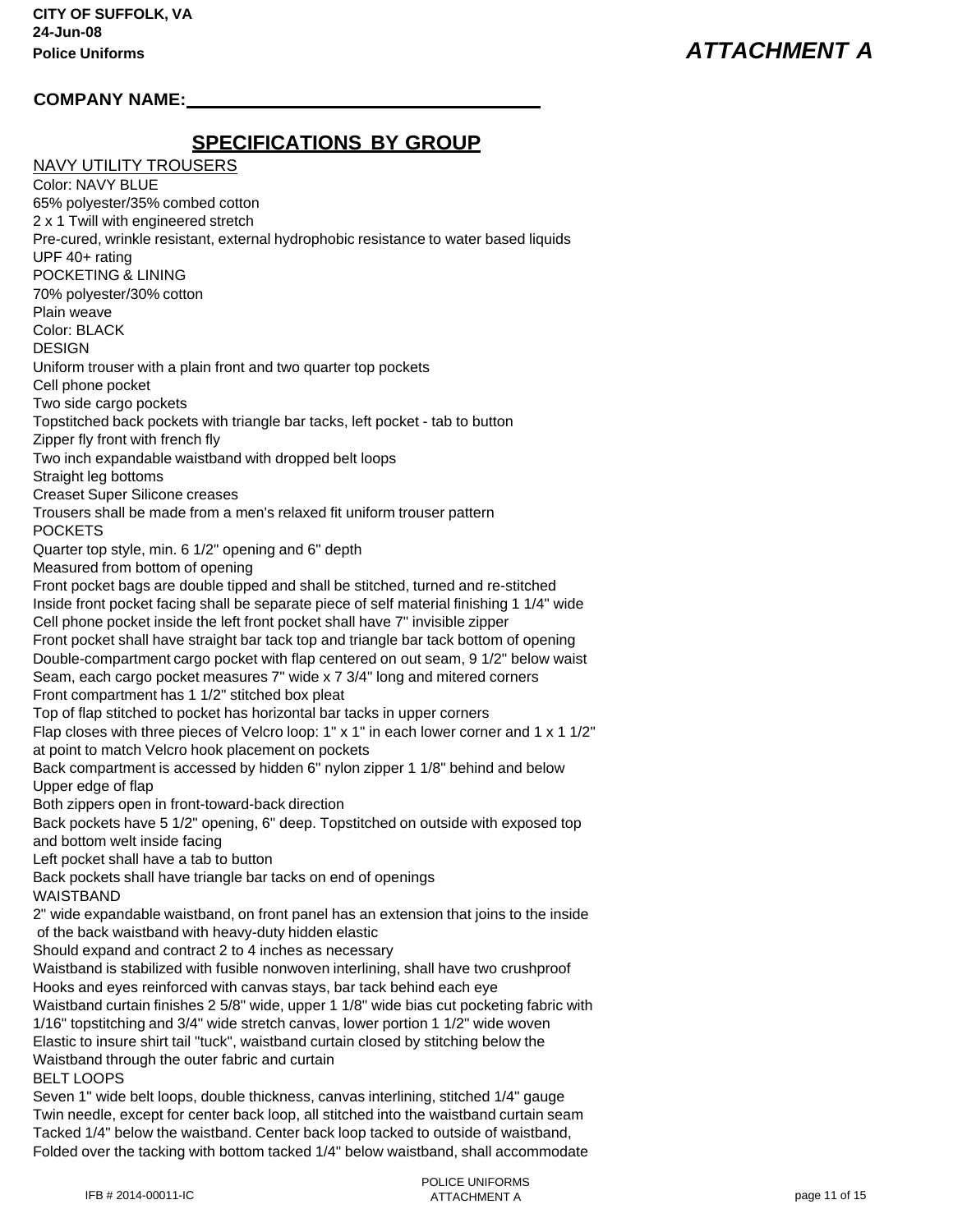## **COMPANY NAME:**

## **SPECIFICATIONS BY GROUP**

2" belt

#### FLY

YKK brass memory lock zipper, brass bottom stop, brass ratcheting cam lock slider Fusible nonwoven interlining, right fly has french fly extension, lined with pocketing Fabric extending from top of waistband to inseam. Matching button stitched to Left waistband curtain to fasten the french fly Straight bar tack stitched at bottom of fly from outside through zipper tape, right and left Fly and right fly lining. Right and left fly joined by additional bar tack located below bottom zipper stop on inside of trousers, zipper and fly topstitching extend to top of waistband INSIDE TRIM Right fly lining extension stitched to front seat seam DIAMOND GUSSET One piece Diamond gusseted Crotch construction Raw edges must be serged prior to setting gusset, then topstitched 1/16" from edges CREASING Front and rear creases in trouser legs permanent modified "super silicone" Crease produced by CREASET system specially formulated with high tech treatments **STITCHING** 100% polyester spun thread Colorfast and match fabric, 10-11 stitches per inch, exposed inside seams to be serged seat seam must be stitched with tandem needle, min 2 3/4" seat outlet for alterations PRESSING AND FINISHING Loose threads removed, pressed and properly shaped with all seams pressed open Texpak clip attached to waistband of finished trousers LABELING Labeled with manufacturer, style number, size, fiber content, care instructions, RN number and country of origin. **SIZES** Unhemmed - in regular rise length (men's)- waist 28 - 60, odd waist through 37 Unhemmed - in regular rise length (women's) 2-24 even sizes only POLYESTER CUSTOM TROUSERS - GREEN Color: GREEN 65% polyester/35% cotton 2 x 1 left hand twill weave DESIGN Uniform pattern with plain front with quarter top drop front pockets and two back pockets POCKETS Front pocket opening 6" and 6" deep from bottom of opening Stitched, turned and restitched, inside front pocket facing self material finishing 1 1/4" wide, back pockets opening 5 1/4" and 6" deep. Finished on outside with exposed top and bottom cord topstitched, left back pocket has tab to button, front pocket at bottom and back pockets - triangular bar tacked POCKETING Black, 75% polyester/25% cotton with min thread count 86x56, shall harmonize with outer fabric WAISTBAND 2" wide closed with crushproof hook and eye, eye being bar tacked, waistband curtain, snugtex and black 75% polyester/25% cotton, Ban-rol waistband stiffener 3/4" width, sewn on front of trouser from side seam to side seam, continuous closed

waistband INSIDE TRIM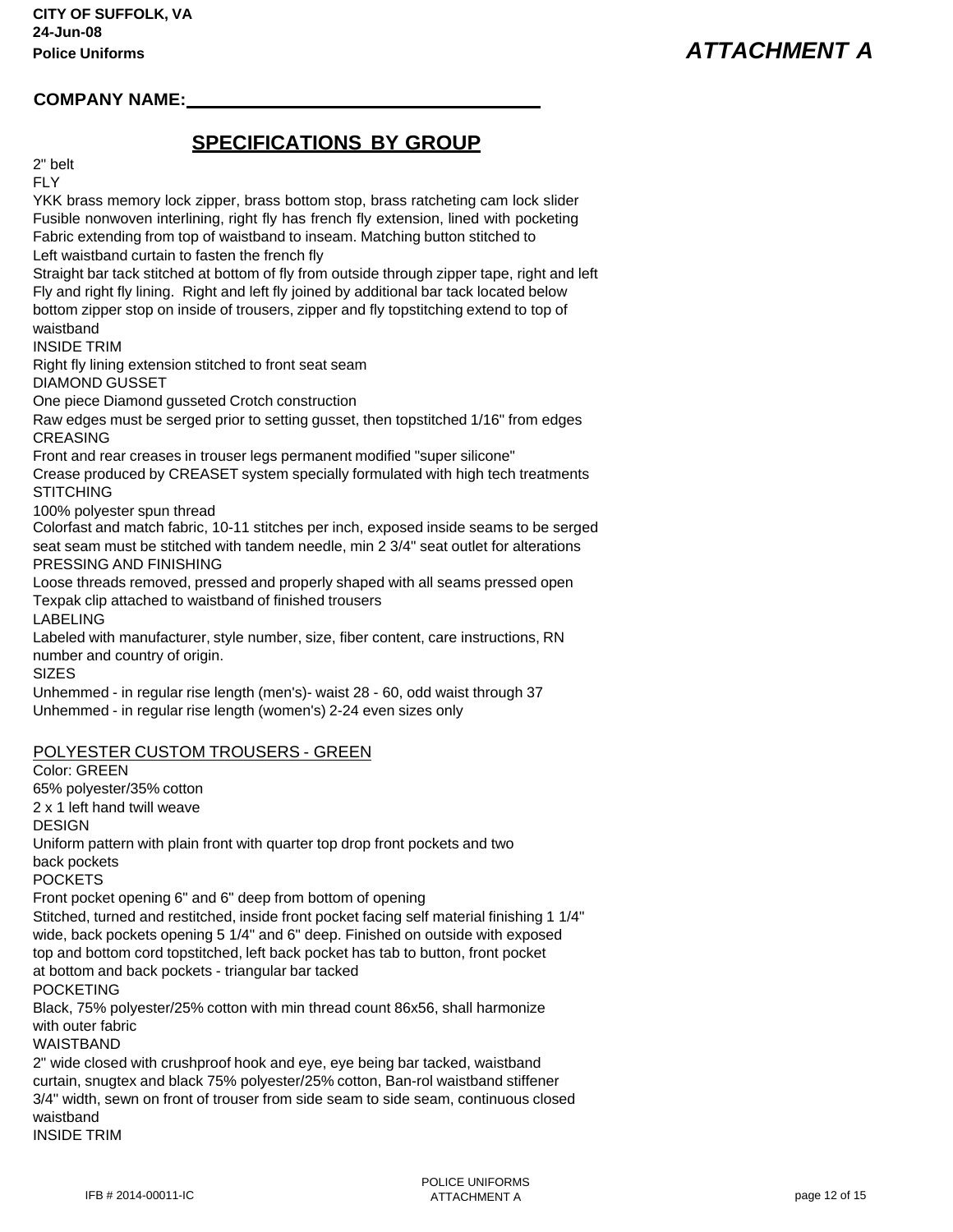## **COMPANY NAME:**

## **SPECIFICATIONS BY GROUP**

Right fly shall be fabric and color as waistband curtain, right fly lining sewn to left fly below the zipper, separate french fly of outer fabric sewn to inside right fly BELT LOOPS

5 belt loops and 7 on sizes over 30, 3/4" wide, double thickness and stitched on face side with a 2 needle machine. Loops to be sewn into center of waistband and into rocap and bar tacked 1/4" below waistband to accommodate 2" belt. Center back loop to be tacked on.

### ZIPPER

YKK #45 brass zipper, brass bottom stop at base of chain and brass ratcheting semi-auto-lock slider, straight bar tack sewn through outside to inside at bottom of fly, sewn through zipper tape, right and left fly and the right fly lining. Right and left fly joined by additional bar tack below bottom zipper stop on inside of trouser SEAMING

Seamed with polyester core thread, seat seam stitched with a tandem needle seat seaming machine, exposed inside seams serged

SIZE TAB

Sewn in label giving care instruction, permanent size label on inside hip pocket FINISHING AND PRESSING

Loose threads removed, pressed completely and properly with seams open

## KHAKI RECRUIT TROUSERS

Dickies Original Work Pant Permanent crease Tunnel belt loops Scotchgard stain release finish

### POLYESTER TROUSERS - NAVY

Color: NAVY BLUE 100% polyester 2 x 1 right hand twill weave DESIGN Uniform pattern with plain front with quarter top drop front pockets and two back pockets POCKETS Front pocket opening 6" and 6" deep from bottom of opening Stitched, turned and restitched, inside front pocket facing self material finishing 1 1/4" wide, back pockets opening 5 1/4" and 6" deep. Finished on outside with exposed top and bottom cord topstitched, left back pocket has tab to button, front pocket at bottom and back pockets - triangular bar tacked POCKETING Black, 75% polyester/25% cotton with min thread count 86x56, shall harmonize with outer fabric **WAISTRAND** 2" wide closed with crushproof hook and eye, eye being bar tacked, waistband curtain, snugtex and black 75% polyester/25% cotton, Ban-rol waistband stiffener 3/4" width, sewn on front of trouser from side seam to side seam, continuous closed waistband

INSIDE TRIM

Right fly shall be fabric and color as waistband curtain, right fly lining sewn to left fly below the zipper, separate french fly of outer fabric sewn to inside right fly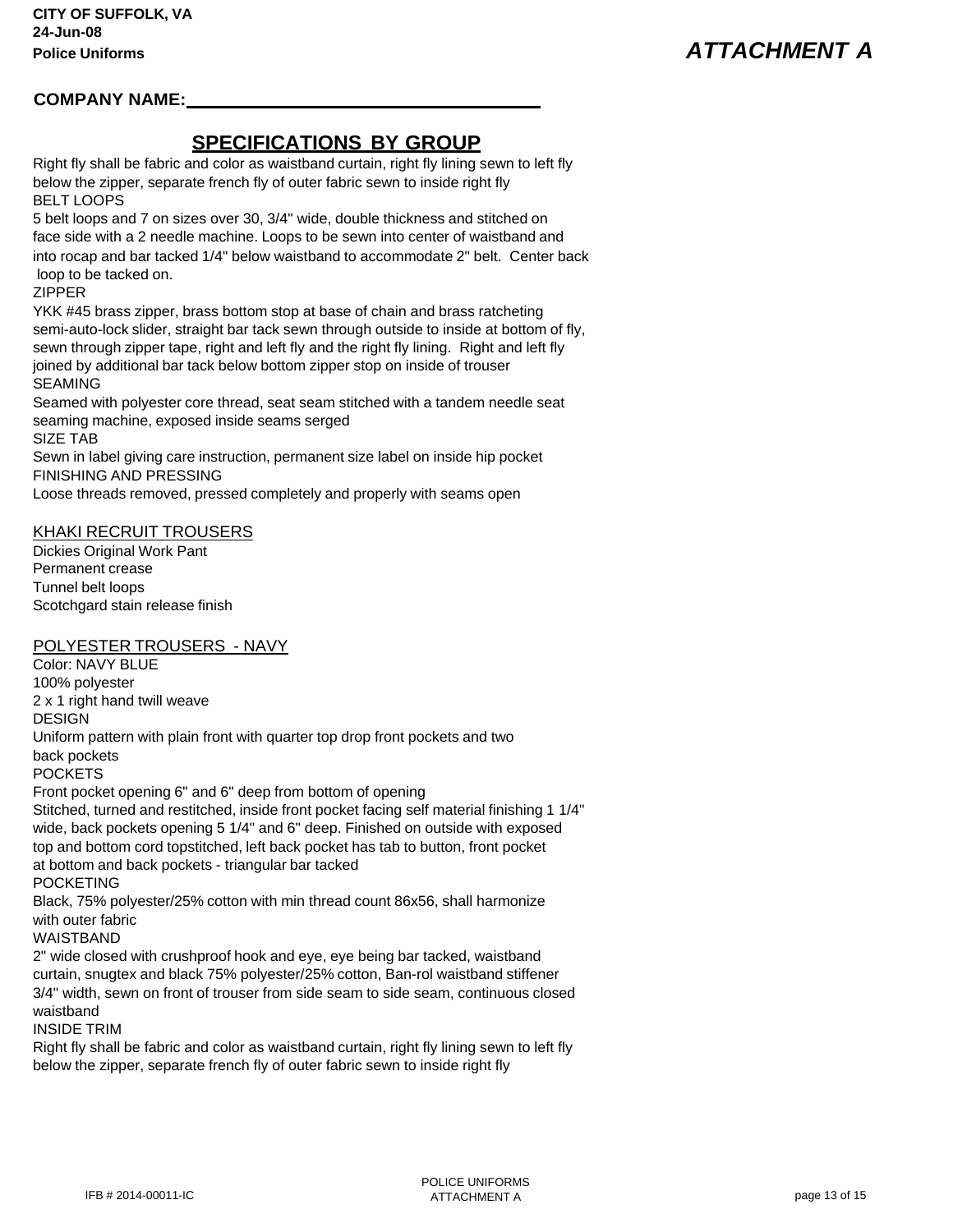## **COMPANY NAME:**

# **SPECIFICATIONS BY GROUP**

### BELT LOOPS

5 belt loops and 7 on sizes over 30, 3/4" wide, double thickness and stitched on face side with a 2 needle machine. Loops to be sewn into center of waistband and into rocap and bar tacked 1/4" below waistband to accommodate 2" belt. Center back loop to be tacked on.

ZIPPER

YKK #45 brass zipper, brass bottom stop at base of chain and brass ratcheting semi-auto-lock slider, straight bar tack sewn through outside to inside at bottom of fly, sewn through zipper tape, right and left fly and the right fly lining. Right and left fly joined by additional bar tack below bottom zipper stop on inside of trouser SEAMING

Seamed with polyester core thread, seat seam stitched with a tandem needle seat seaming machine, exposed inside seams serged SIZE TAB

Sewn in label giving care instruction, permanent size label on inside hip pocket FINISHING AND PRESSING

Loose threads removed, pressed completely and properly with seams open

### COTTON TROUSERS

COLOR: NAVY 100% Cotton 3/4" wide Belt loops (lined) Triple-row Rubberized waistband 2" Waistband to accommodate 1 3/4" wide Belts. Two Quarter front pockets & two back pockets. Bar tack reinforcements at all stress points Soil and Stain-resistant finish. Breathable fabric. Brass ratcheting zipper and crush proof hook and eye closure Quarter-top front pockets Double welt top stitched hip pockets with triangle bar tacks and button tab Left pocket closure Bar tacks at all stress points

#### TRU SPEC OD GREEN TROUSERS

6 pockets (2 jumbo pockets on legs) Reinforced knee and buttock areas Adjustable waist straps and draw strings at the cuff of each pant leg

### BIKE SHORTS

Color: NAVY BLUE Design: 6½" or 8" inseam as required 2 1/4" wide elastic waistband with drawstring waist 4 Velcro keepers 2 front bellows pockets with pocket flaps Two side pockets with pencil pocket Back patch pocket with pocket flap Windproof and water resistant